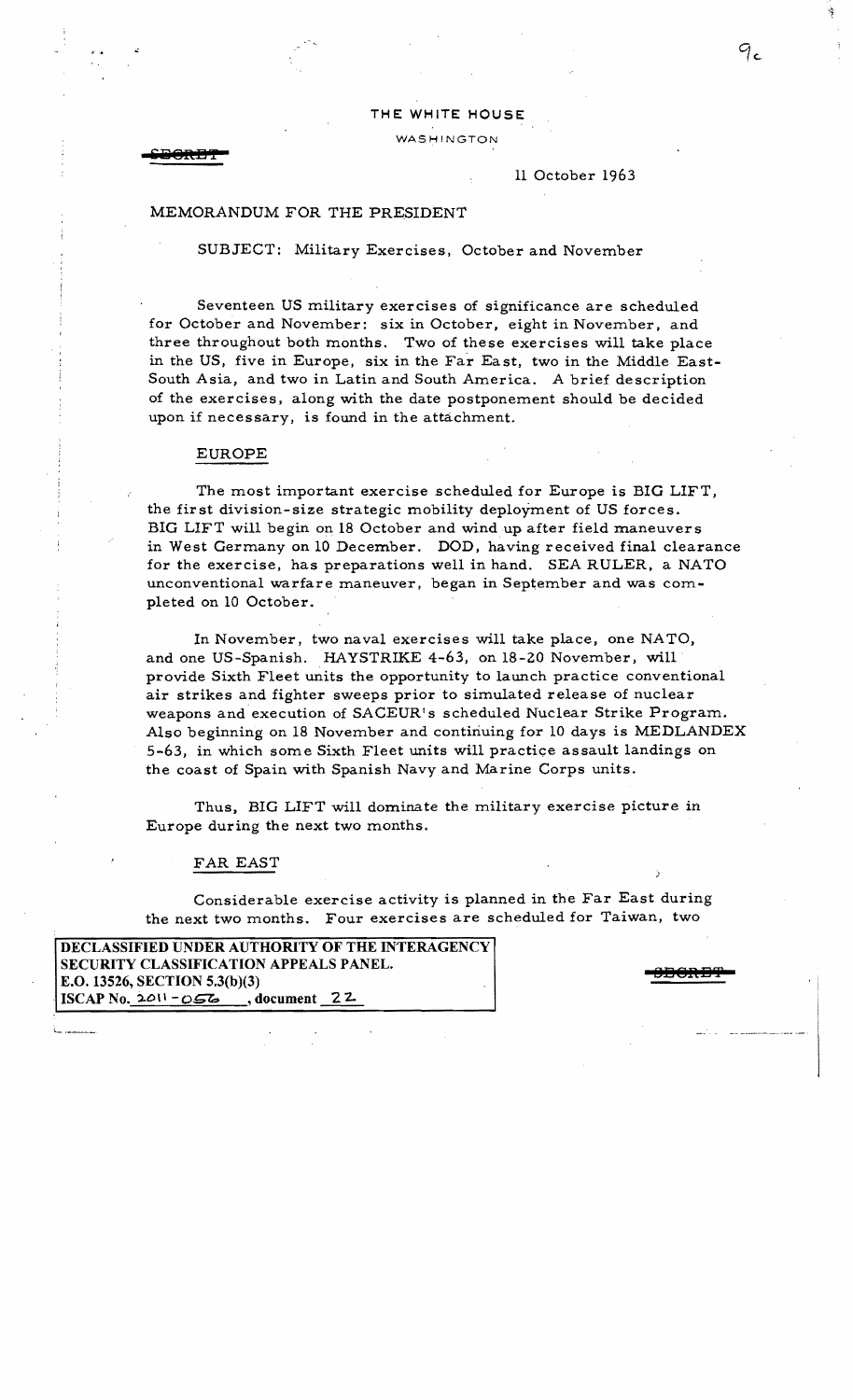, .

each in October and November. Emphasis will be on airborne, amphibious, and special forces training.

In Korea, from 14 October to 10 November, the 1st Korean Army will defend itself against. "aggressor" attack and then counterattack to restore its position. US units will provide simulated nuclear support as necessary. The State Department believes this maneuver will serve a useful political purpose by occupying Korean troops during· the presidential election, scheduled for 15 October. During mid-November, UN/US/Korean forces will carry out a command post exercise to test the force readiness; no field exercises will be involved.

The Far East exercises scheduled for October have been approved by the State Department; the November ones are still under evaluation.

### MIDDLE EAST - SOUTH ASIA

A precedent-making operation will take place in India during November. A US/UK/Indian exercise (SHIKSHA) will seek to (1) augment, exercise, and improve the Indian air defense system, (2) train Indian air defense personnel, and (3) familiarize US and UK personnel with operating conditions in India. One USAF Hghter squadron, two mobile USAF radar units, and one RAF fighter interceptor squadron will deploy to India. In addition, Australia will provide some communication personnel and aircraft. From 10 - 23 November, MIDLINK VI will take place. It is a CENTO maritime. exercise in ASW operations, mine countermeasures,· and other air and surface activities.

These exercises have been cleared by the State Department.

### SOUTH AMERICA

UNITAS IV, the combined US/South American ASW exercise, launched during the summer, will continue through October and November. Planned for 16 - 30 November is OPERATION AMERICA, a field. exercise hosted by Colombia in which the US and five South American republics. (Bolivia, Brazil, Ecuador, Peru, Venezuela) have been asked to partici . pate. Whether all Latin American invitees will participate remains uncertain. During the exercise, company-sized units of the various countries will  $\infty$  nduct combined amphibious and/or airlanded assaults. The US will provide transport and combat air and sea support for the